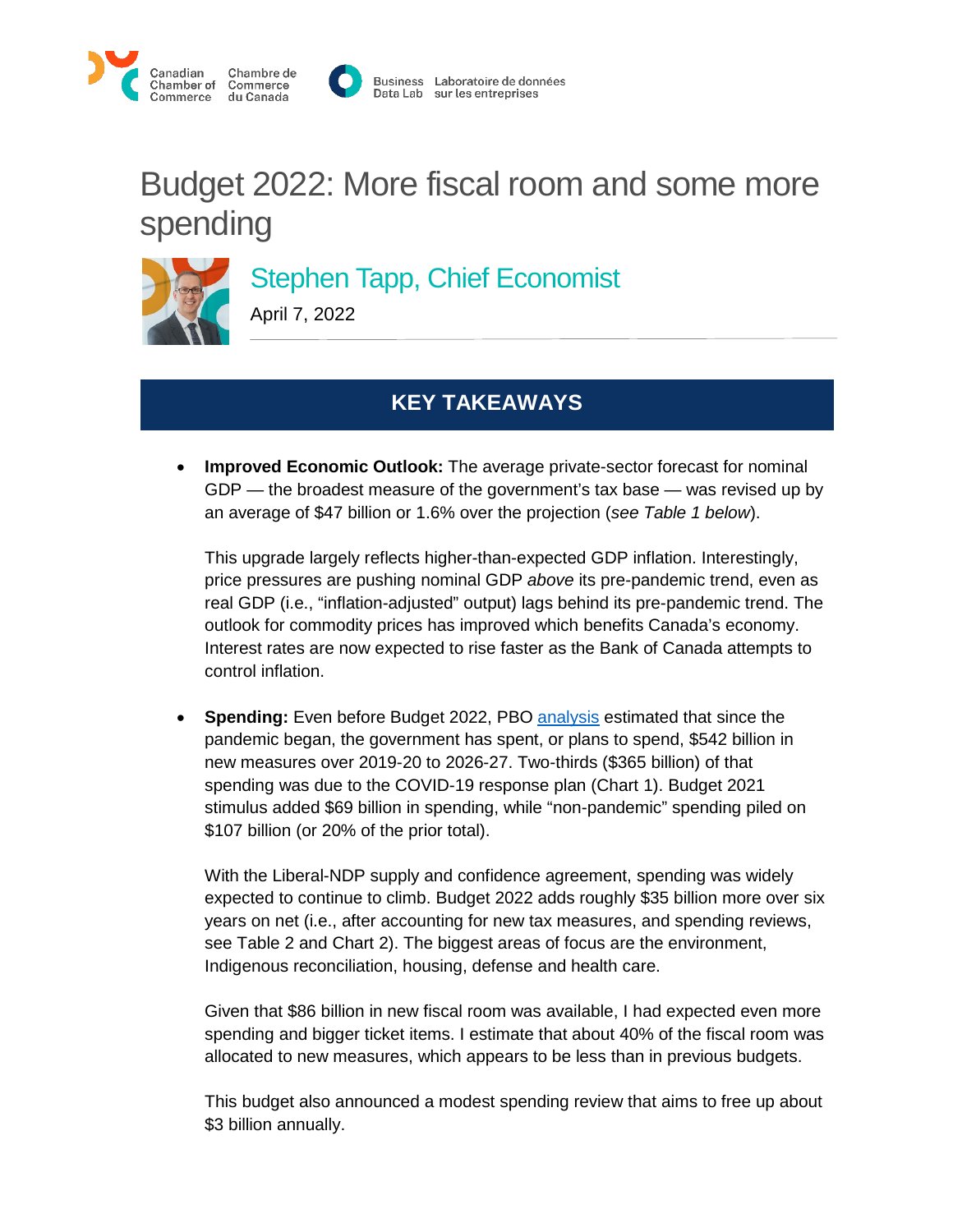

- **Fiscal Guardrails on Spending:** In fall 2020, the government introduced the concept of [fiscal guardrails,](https://www.budget.gc.ca/fes-eea/2020/themes/prudent-fiscal-plan-plan-budgetaire-prudent-en.html) as illustrated by three labour market measures: the employment rate; hours worked; and unemployment. These guardrails were originally intended as data-driven triggers that would indicate when temporary stimulus spending was no longer needed. Chart 3 shows all these indicators have now recovered back to pre-pandemic levels.
- **Revenue Measures:** The government will raise taxes on finance and insurance companies in two ways. First, there's a one-time 15% levy for the 2021 tax year for those with taxable income over \$1 billion payable over five years. Second, is a *permanent* increase in the corporate income tax rate from 15% to 16.5% for these same firms with taxable income over \$100 million, which likely extends the reach beyond the "Big 6" financial institutions in Canada.
- **Fiscal Outlook:** Despite increased spending, the fiscal boost from higher inflation has improved the fiscal outlook relative to last update (*see "The Fiscal Charts*").
	- **Deficits:** As a share of GDP, deficits are expected to shrink from 4.6% in 2021-22 down to 0.3% 2026-27. The government doesn't plan to balance the books by the end of the projection, but in an alternative "moderate impact" scenario, their bottom line gets to within \$3 billion of balance.
	- **Debt:** As a share of GDP, federal debt ratio is expected to fall from 46.5% in 2021-22 to 41.5% in 2026-27.
- **Fiscal anchors and long-run sustainability:** The government reaffirmed its fiscal anchor of unwinding COVID-related deficits and reducing the federal debt ratio over the medium term. Finance Canada's long-term projections show the status quo debt ratio is on track to decline steadily over the next 30 years. However, PBO [finds](https://distribution-a617274656661637473.pbo-dpb.ca/93a1e3bc1b4432c0b2eac192241b866d36c048b5efc1aa8224e15364551f0c8e) that, while the federal government may be on a fiscally sustainable path, the provinces, collectively, are not. The so-called vertical fiscal imbalance will be a growing issues in the decades ahead.
- **The growth imperative:** Chart 4 shows that the government has acknowledged the scale of the work ahead for Canada's economy. A recent OECD forecast looking out to 2060, has Canada's real GDP per capita growth as the slowest among its 38 members.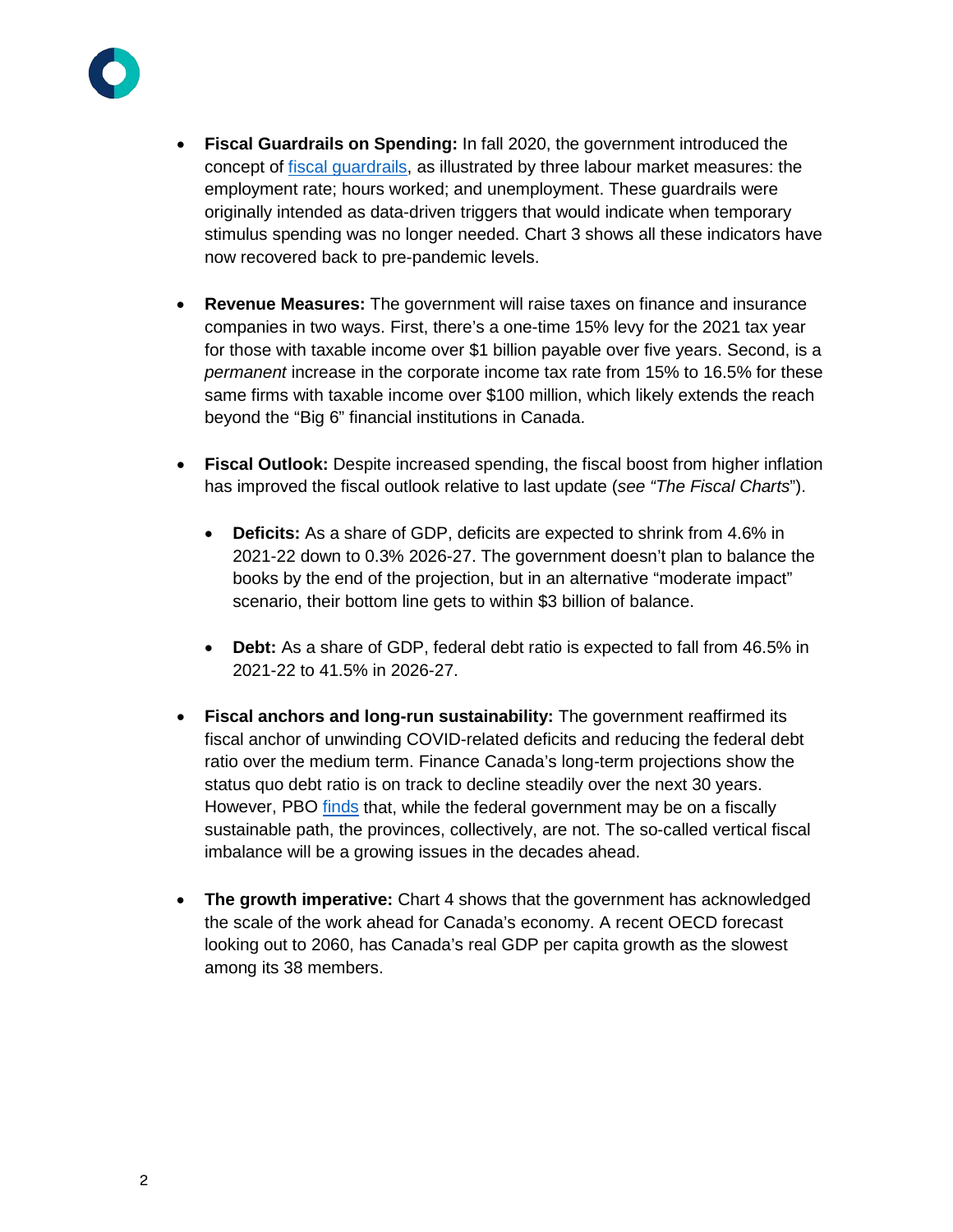#### **Table 1: The average private-sector forecast was revised up**

| <b>Nominal GDP</b><br>(\$, Billions)  | 2022  | 2023  | 2024  | 2025  | 2026  | 2022-2026<br>Average |
|---------------------------------------|-------|-------|-------|-------|-------|----------------------|
| Budget 2022 (April 2022)              | 2.689 | 2.819 | 2.929 | 3.040 | 3.153 | 2.926                |
| Economic and Fiscal Update (Dec 2021) | 2.656 | 2.771 | 2.879 | 2.987 | 3.100 | 2,879                |
| Difference                            | 33    | 48    | 50    | 53    | 53    | 47                   |

Sources: Finance Canada; Canadian Chamber of Commerce

### **Chart 1: Over \$100 billion of new spending announced before Budget 2022 was not pandemic-related**



Additional federal spending announced before Budget 2022

Billons of dollars, total over fiscal years 2019-20 to 2025-26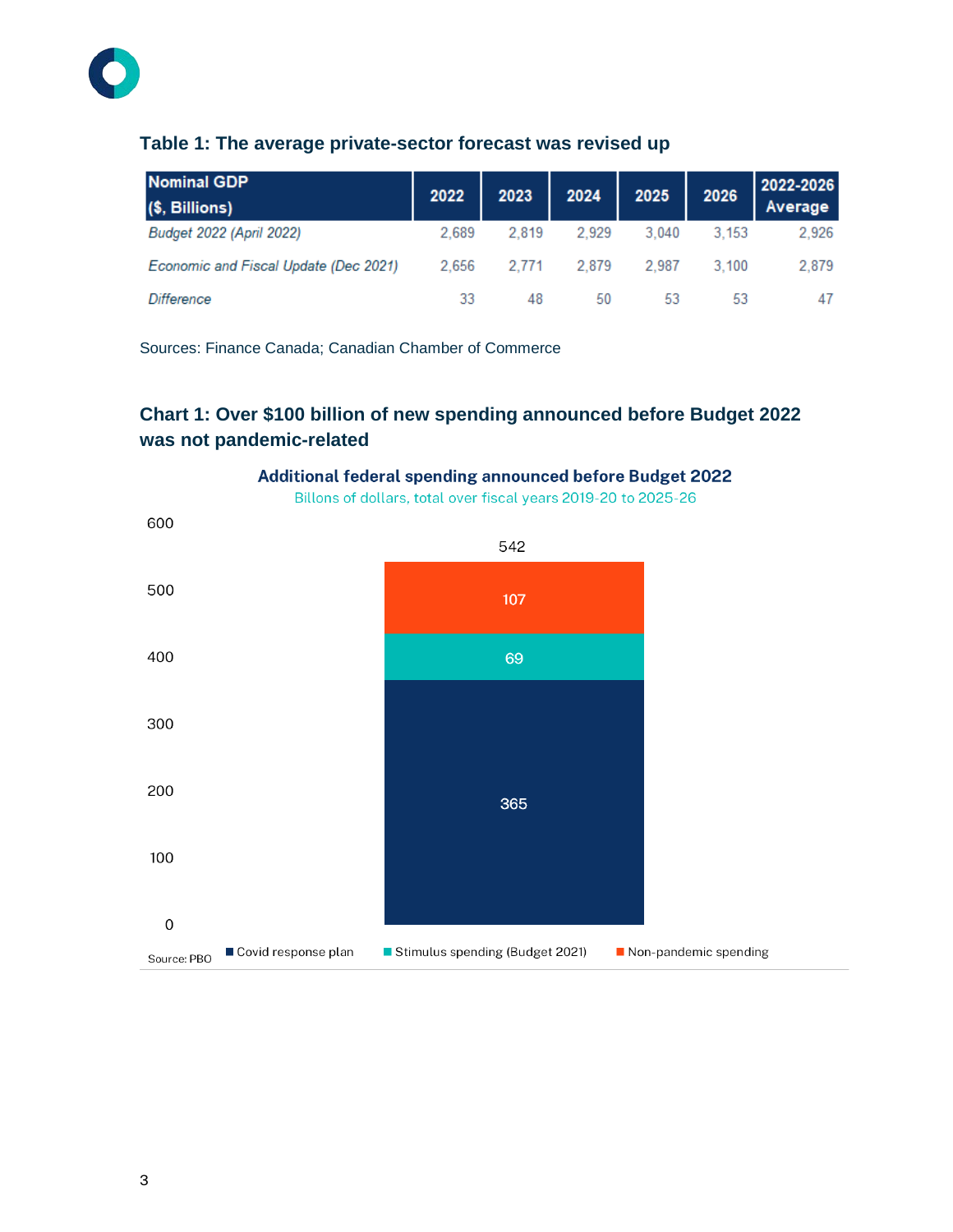

| <b>Billions of dollars</b>                           |      |      |    |    | 2021-22 2022-23 2023-24 2024-25 2025-26 2026-27 Total |
|------------------------------------------------------|------|------|----|----|-------------------------------------------------------|
| <b>Economic and Fiscal Developments</b>              | 36.1 | 14.3 |    | 85 | 85.5                                                  |
| Net policy actions since EFU 2021 and<br>Budget 2022 | 5.3  | 8.7  | 61 | 44 | 34.9                                                  |

#### **Table 2: New fiscal room and net new policy measures**

Sources: Finance Canada; Canadian Chamber of Commerce

#### **Chart 2: Budget 2022 received a signficant fiscal boost from higher inflation, new spending increased, but did not fully exhaust new fiscal room**



**Fiscal Room and Net New Measures Since EFU 2021** 

**Billions of dollars** 

Sources: Finance Canada; Canadian Chamber of Commerce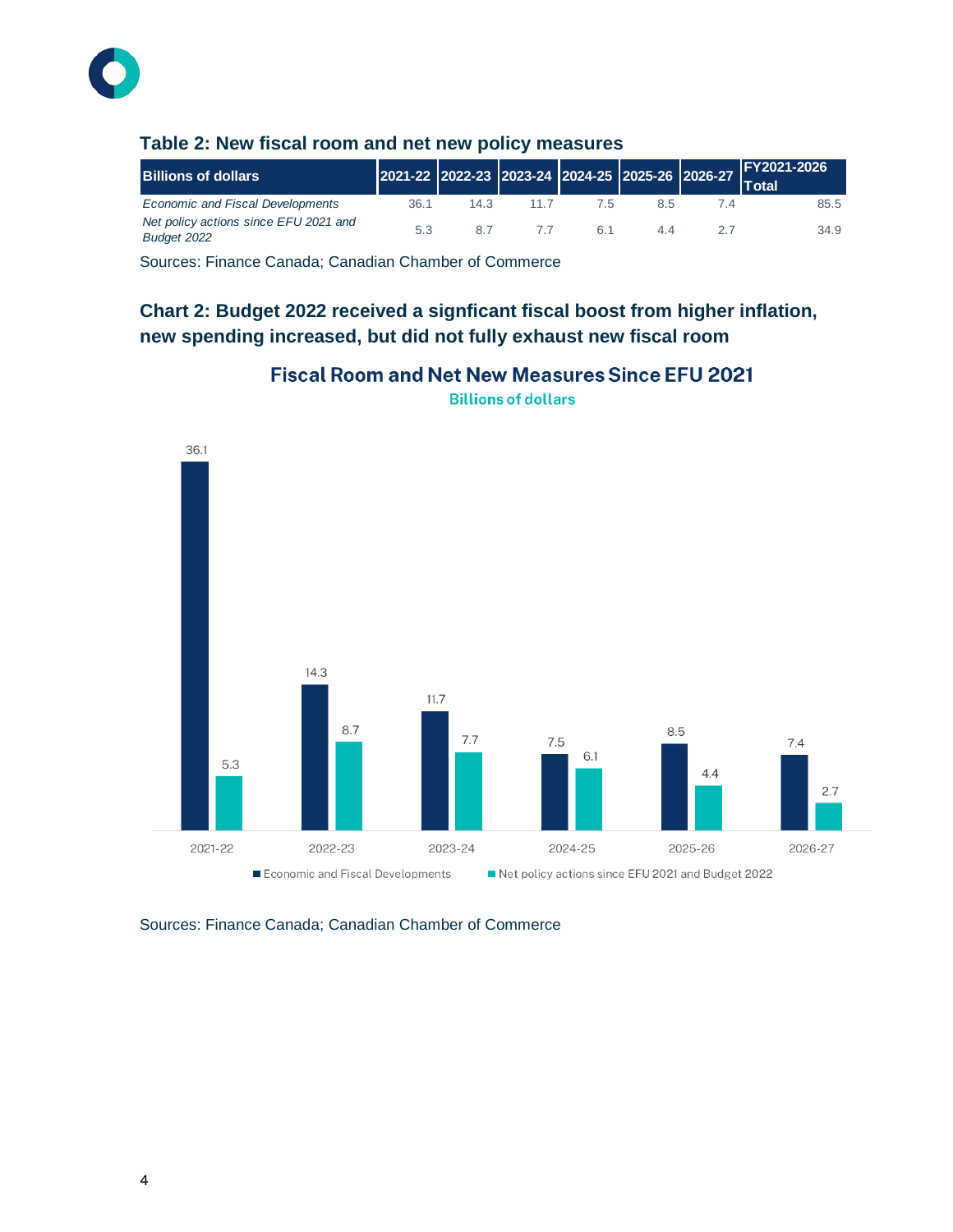

#### **Chart 3: The government's fiscal guardrails fully recovered before Budget 2022**

**Unemployment** 



**Source: Statistics Canada** 

@Stephen\_Tapp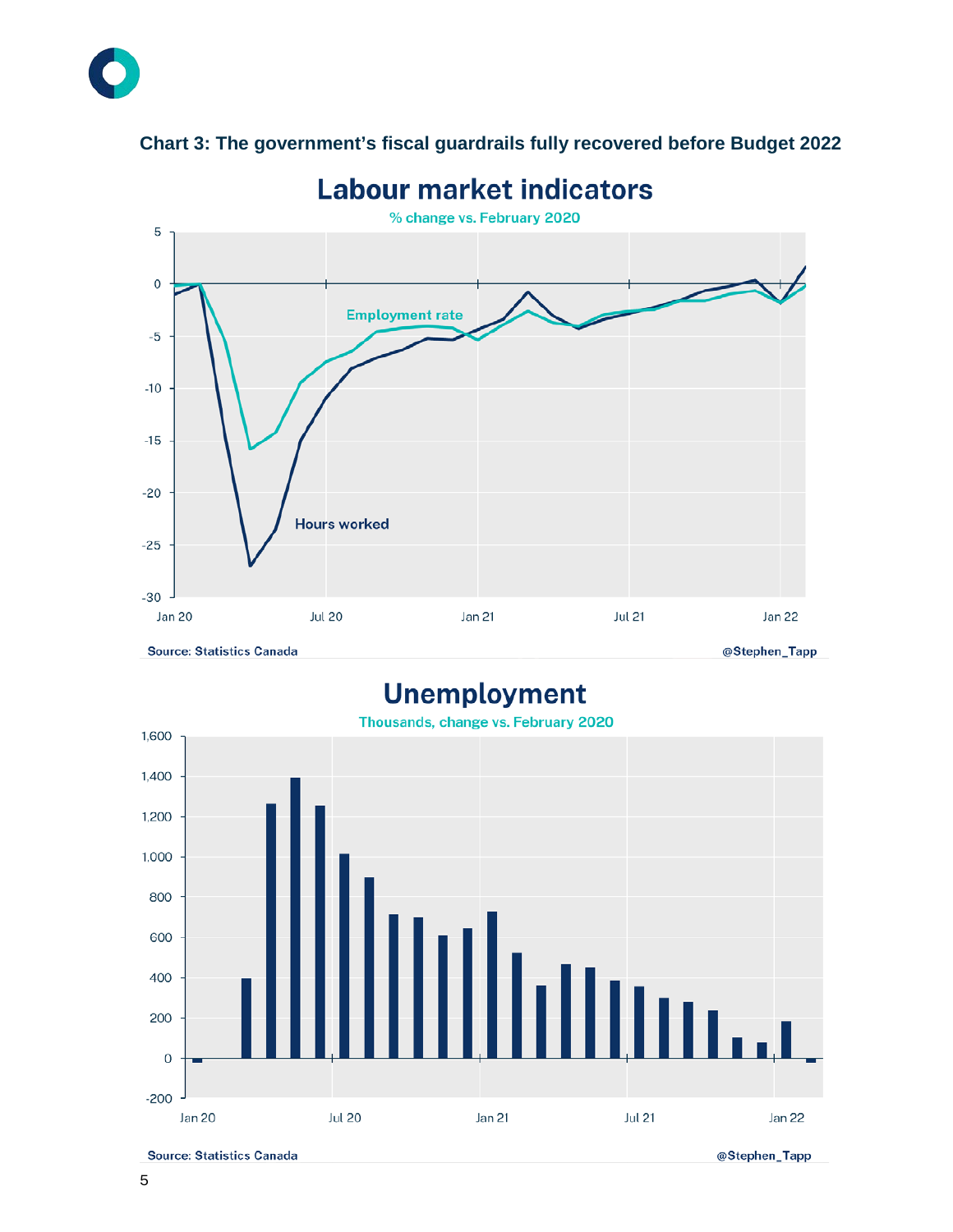

**Chart 4: Canada's growth challenge: The OECD forecasts Canada will have the slowest real GDP per capita growth among its member countries over the next four decades**

Average Potential Annual Growth in Real GDP per capita, Selected OECD **Countries, 2020-2060** 



Note: The 2020-2060 annual growth rate reflects the weighted average of growth for the 2020-30 and 2030-60 periods. Sources: OECD (2021), "The Long Game: Fiscal Outlooks to 2060 Underline Need for Structural Reform"; Department of Finance Canada calculations.